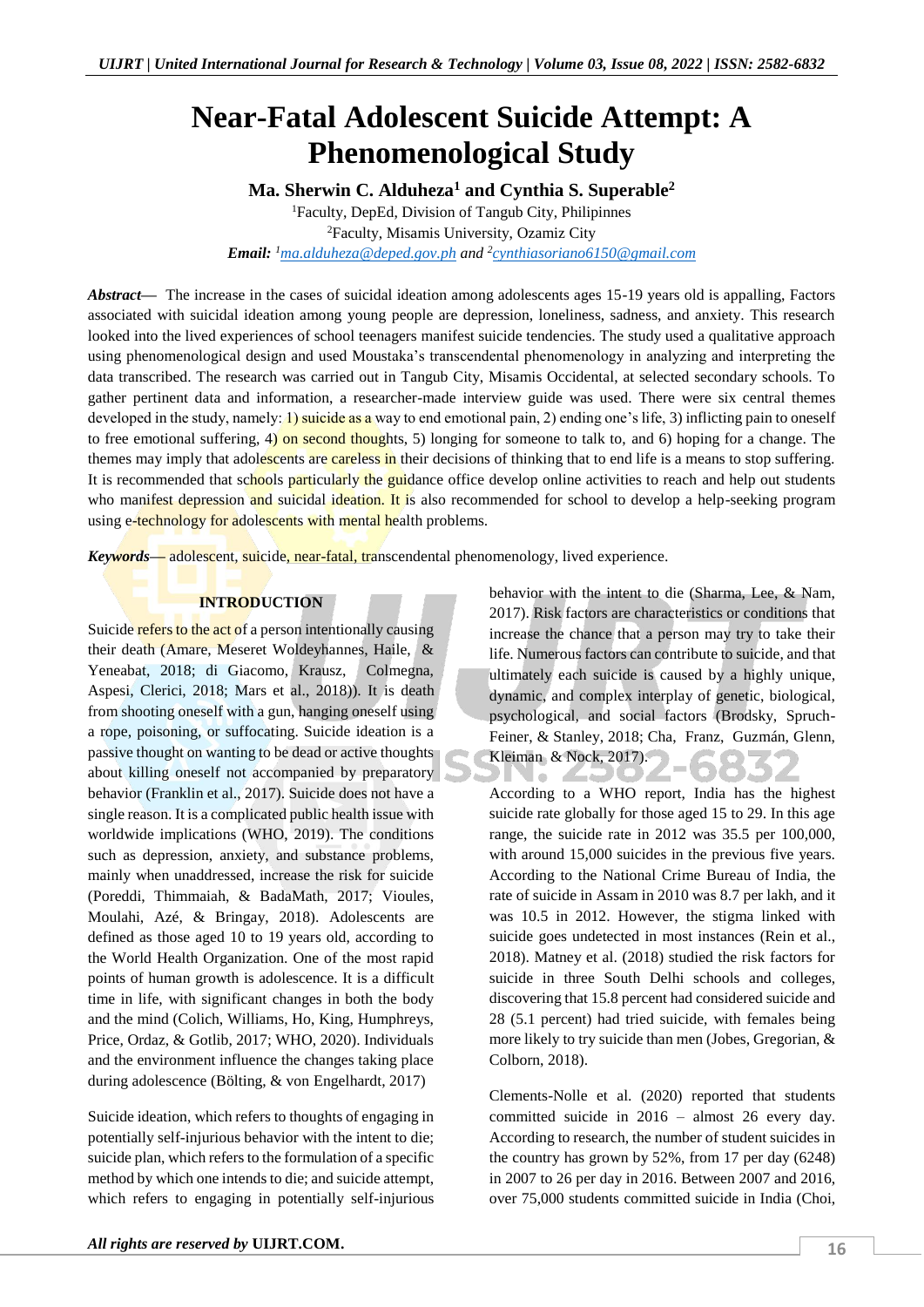Lee, Yoon, Won, & Kim, 2017). Suicidal distress can be caused by environmental, psychological, or social reasons. Suicide is most commonly caused by mental diseases (Miron, Yu, Wilf-Miron, & Kohane, 2019).

Suicide risk factors differ according to age, gender, and ethnic background (Huang, Ribeiro, Musacchio, Franklin, 2017). Suicide is a complex subject (Valdez-Santiago et al., 2018). Before prevention, suicidal risk factors should be recognized (Steele, Thrower, Noroian, & Saleh, 2017; Uchida & Uchida, 2017). Suicide prevention measures need coordination and collaboration across numerous sectors of society, including education, justice, law, defense, politics, and the media (Decker, Wilcox, Holliday, Webster, 2018; Kim, Lee, & Choi, 2019). These efforts must be comprehensive and interconnected since no one strategy can affect a complex issue like suicide. Raising community awareness and breaking down taboos are essential efforts that governments may take to prevent suicide (Bernert, Hom, Iwata, & Joiner, 2017; WHO, 2018).

# *Objectives of the Study*

This study explored the lived experiences of adolescents who attempted near-fatal adolescent suicide attempt.

# **METHODS**

#### *Research Design*

The qualitative technique was utilized in this study to investigate the lived experiences of adolescent students who attempted suicide. Moustakas' transcendental phenomenological design was used. The phenomenological approach focuses on the meaning of experiences central to this approach (Creswell, 2016). Transcendental phenomenology helps the researcher understand what an experience means for the persons who have had the experience and provides a comprehensive description (Moustakas, 1994).

From the individual descriptions, general or universal meanings are derived; in other words, the essence of the experience structures. The cornerstone of transcendental phenomenology of science is meaning. Moustakas embraces the standard features of human science research, which focuses on the wholeness of experiences that can be used to search for essences of the challenges encountered by adolescents who attempted suicide. The intuitive process includes setting aside prejudgments as much as possible and using a systematic procedure for analyzing the data.

This original process allowed the researcher to see the experiences of adolescent students who have attempted suicide. Transcendental phenomenology was a functional design for acquiring and collecting data that explicate human experience (Moustakas, 1994). It allowed the researchers to develop an objective essence by aggregating some individuals (Moustakas, 1994). The two questions, "how" and "what" were experienced, provide a framework for asking questions, and recording answers (Moustakas, 1994).

# *Research Setting*

The researcher conducted the study to selected public secondary schools in Tangub City Division, Misamis Occidental Sumirap National High School, Banglay National High School, Bongabong National High School, Sta. Maria National High School, Tangub City National High School, Lorenzo Tan National High School, Mayor Alfonso Tan High School, Caniangan National High School, Silangit National High School and Simasay National High School.

Misamis Occidental is a province in the Philippines' Northern Mindanao area. The city of Oroquieta serves as its capital. The province is divided from Lanao del Norte by Panguil Bay to the south and Iligan Bay to the east, and it borders Zamboanga del Norte and Zamboanga del Sur to the west. Misamis was formerly populated by Subanens, who were an easy prey for Lanao's sea pirates. In the 2015 census, the population of Misamis Occidental was 602,126 people, with a population density of 290 residents per square kilometer or 750 residents per square mile. The dense population along the seashore is primarily made up of ethnic Cebuanos. As a result, Cebuano is the province's lingua franca. The majority of the indigenous Subanens dwell in the inner uplands.

Tangub City is located at the Southern curve of Dshaped Misamis Occidental Province, part of Mindanao. It is bounded by Mt. Malindang on the North, Ozamiz City on the east, Panguil Bay on the south and of Bonifacio on the west. Tangub City is a 4th class city in the province of Misamis Occidental, Philippines. Based on the 2018 (BHW Data Actual Survey), it has a population of 68,355 people and politically subdivided into 55 barangays.

# *Participants of the Study*

The students' participants are the junior and the senior high student were ten adolescent students chosen through purposive sampling. However, there was data saturation at four students; therefore, the researcher only employed the four participants in the study. The following were the selection criteria: 1) Currently enrolled at Tangub City Division, Misamis Occidental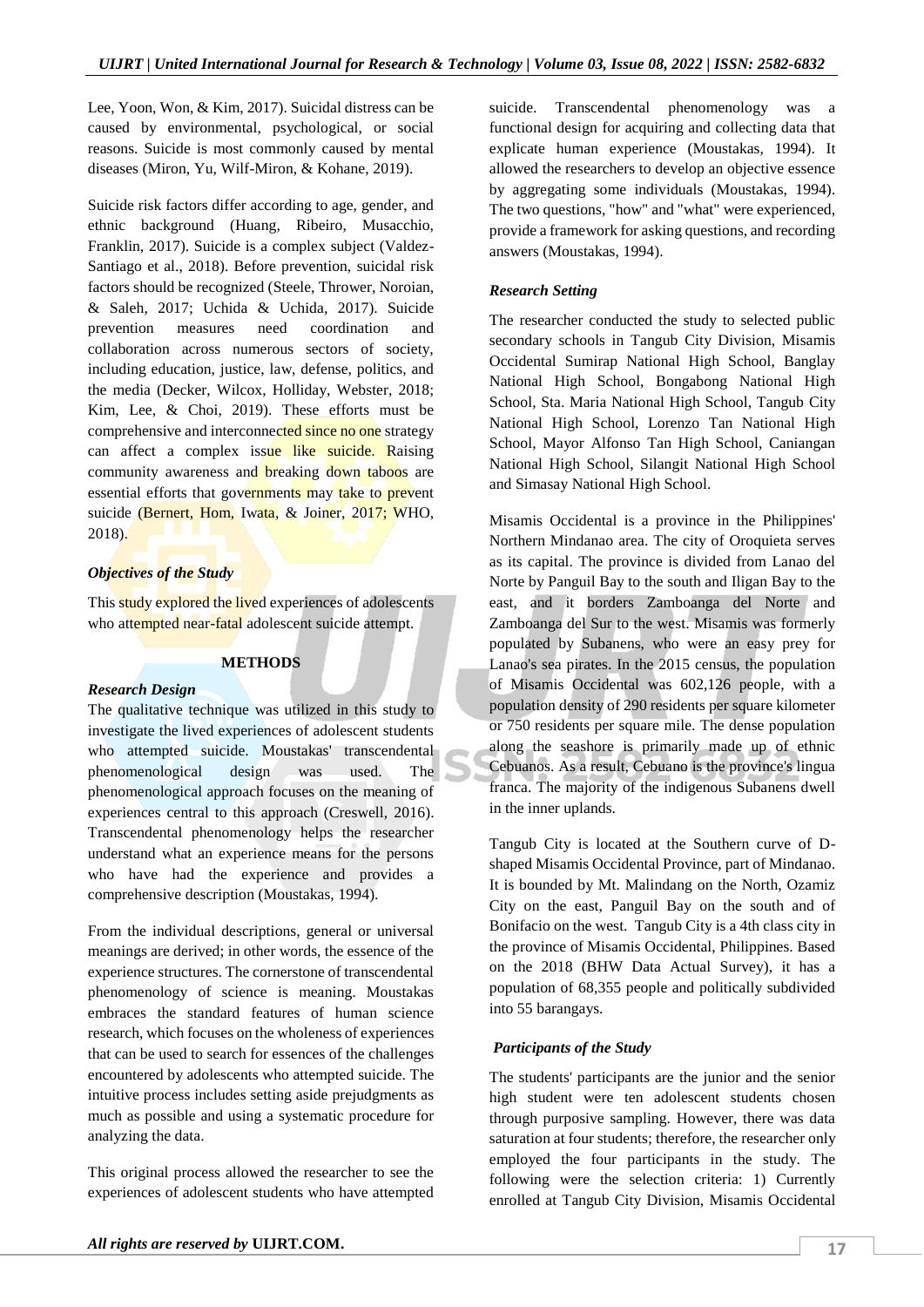secondary schools 2) have one or more suicide attempts; 3) with referral from the school guidance counselor and 4) have parental permission to participate in the research.

#### *Research Instrument*

The data was gathered using an interview guide created by the researcher. The interview question was validated with two teenagers who had a history of suicidal ideation but they were not included as final participants. The question items were refined based on the responses, eliciting more thorough and insightful comments. The researcher conducted a face-to-face or phone interview to explain topics, ask probing questions, and examine nonverbal interactions.

#### *Data Collection*

Prior to the interview, the researcher conforms to four areas of risk management mental health relevant for consideration in dealing with adolescent students with mental health issues (Health Service Executive, 2008). During the face-to-face interview, participants are expected to suffer psychological risks such as sorrow, anxiety, depression, and other forms of emotional pain. Looking back on their experience, participants may still be moved by this study, but it may also help them release their painful feelings from inside. As a result, the presence of a guidance counselor is required.

Adolescent students who have attempted suicide may gain benefits such as selfless intent, keeping their memory alive, assisting them in accepting and tolerating themselves in the future when faced with a similar situation, and having the opportunity to create a meaningful life out of their experiences. Participants are safeguarded, and all data obtained is treated with complete secrecy and respect. The audiotape recording was kept in a locker for safekeeping. The selected nature of sample selection aided the ideals of justice. The participants were handled with the highest respect, equality, and fairness. The knowledge gained from this study will also assist the participants.

Following the selection of the final candidates, planned interviews were held. The discussions were recorded and transcribed digitally. The interview took place over two days and lasted around forty-five minutes to one hour per session. The researcher took notes and recorded the interview on the participants' conduct, and reflected in his diary for future review and transcribing. The presence of the school guidance counselor by listening the process the interview provided important the position of the adolescent students participant in the entire duration of the interview. During the interview

proper, the guidance counselor provide insight into how they approach the task. Each of the participants were informed of the goal of the interview.

#### *Ethical Considerations*

The researcher began the interviews by greeting the participants and explaining the purpose of the conversations. The participants were reminded of their right to withdraw at any moment while maintaining anonymity. They were requested to evaluate versions of the study's written report and provide further input to ensure the correctness of the findings. Moreover, during a face-to-face discussion with the participant, the researcher employed a guidance counselor to evaluate students' abilities and interests in interviews. There was an interview process that was followed. As is typical of phenomenological interviews, the questions were openended. The participants were invited to disclose the specifics of their encounters with the researcher. Probing questions were asked in order to obtain a full account of the study's experience and to explain the significance of participants' remarks on their experiences during their attempted suicide.

# *Data Analysis*

The data analysis methodology of phenomenological reduction developed by Moustakas (1994) was applied in this investigation. The transcripts of all participants from the interviews were evaluated using Moustakas' methodology. The phases in the phenomenological reduction that serve as a guide in assessing the data acquired are as follows: (1) Bracketing, (2) Horizontalization, (3) Theme Clustering, (4) Textual Description, (5) Structural Description, and (6) Textual-Structural Synthesis Bracketing is a technique I employed to reduce the impacts of preconceived assumptions and impressions held before to the commencement of the investigation. It is a process of suspending judgments and prejudices, often known as the 'epoche.' As a result, from the subject and population selection through interview design, data collecting and interpretation, and presentation of study findings, I achieve a deep level of inquiry.

Horizontalization technically refers to a collection of all verbatim expressions relevant to the investigation. Initially, I examined each statement with equal weight. Then I ignored remarks that I thought irrelevant, repetitious, overlapping, or outside the focus of the research. Horizons are regarded as component and relevant elements of the phenomena since they are the leftover pieces after the data has been refined. "Horizons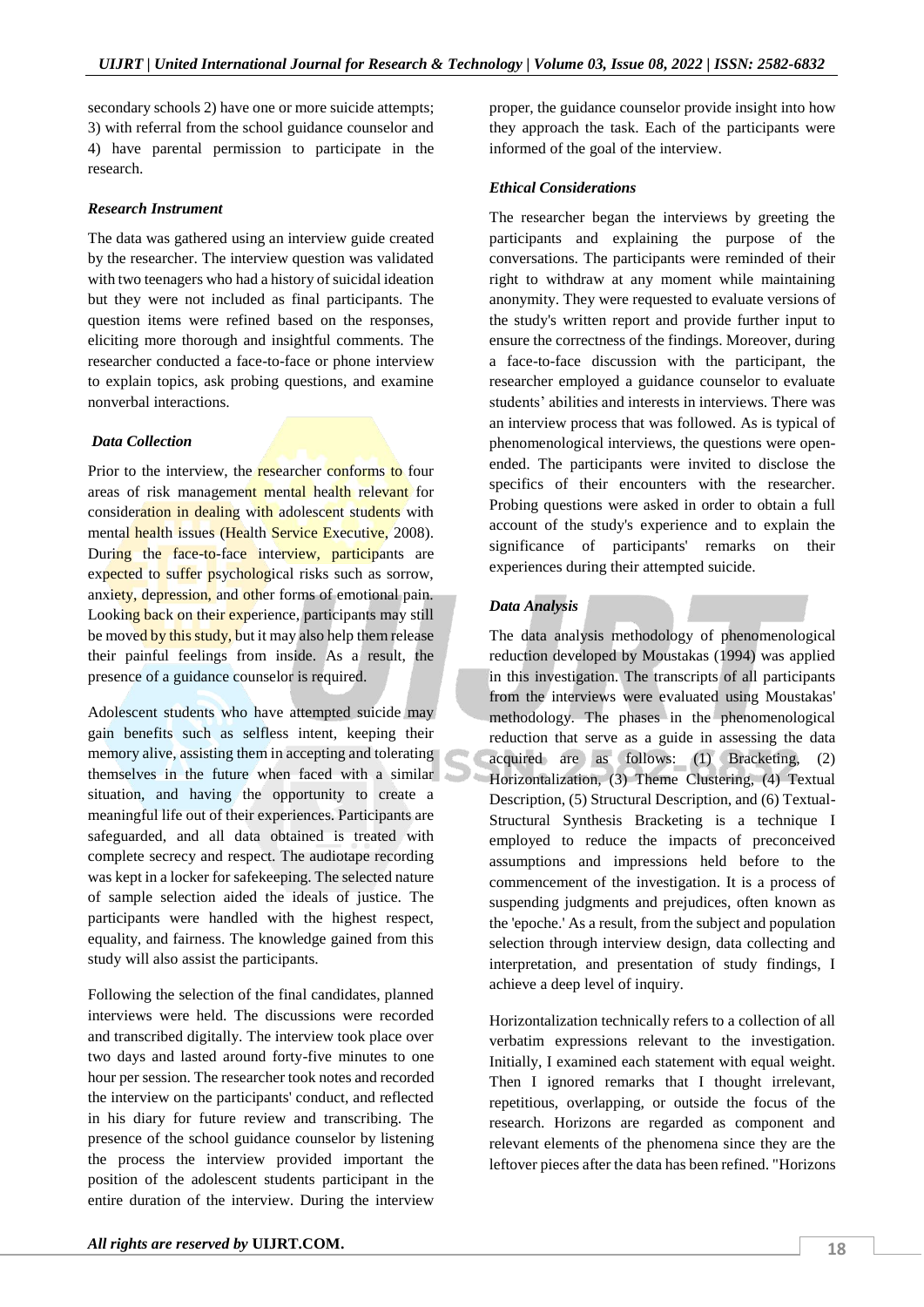are endless," says Moustakas, and "horizontalization is a never-ending process" (Moustakas, 1994).

Clustering is the third stage in deriving research conclusions. It entails distilling experiences into invariant horizons, developing essential themes, and confirming the invariant horizons with numerous data sources. I grouped the statements into themes and verified that each theme is suggested with just one interpretation when reducing them to vistas. This is said to be putting the phenomena into a "textural language." To confirm the study's invariant horizons, I evaluate findings of research studies that employed techniques other than the data-gathering methods utilized in the study, such as observation, field note-taking, focus group interviews, and relevant literature. This validation procedure is critical to the representations' correctness and clarity.

Textural description, sometimes known as 'what happened, refers to a narrative that details how the experience was seen. In order to obtain a literary account of the participants' experiences, I took verbatim passages from the interview and narrated the meaning units obtained from the themes. Structural description, or 'how it happened,' incorporates innovative diversity, a clever view, and insights into the textural description. An imaginative variation is defined as a mental experiment on studying the subtleties and structures of the participants' experiences by detaching from natural tendency through epoche. To produce a structural description, it is attached to each paragraph of textual descriptions.

During the textural-structural synthesis process, I compiled each participant's meaning units and created a composite of textural and structural descriptions that they all shared. A narrative or synthesis represents all of the players and is written in the third person. The fundamental purpose of this final phase of Moustakas' technique is to extract the essence of the phenomenon's experience.

#### **RESULTS AND DISCUSSION**

The study included four students who satisfied the criterion for participant selection. Three Sumirap National High School adolescent students and one Banglay National High School student adolescent participated in this study. The four identified participants were interviewed in order to obtain information about the lived experiences of teenagers who attempted suicide. At the time of the interview, the participants were in their Senior High School years, one was 16 years old, and the other three were 18 years old. In this study, six central themes emerged regarding the difficulties encountered by a student with depression toward a help-seeking attitude, namely: (1) suicide as a way to end emotional pains, (2) ending one's life, (3) inflicting pain on oneself to free emotional suffering, (4) second thoughts, (5) longing for someone to talk to, and (6) hoping for a change. The themes were derived from the interview transcripts as well as the literature and research analyzed for this investigation.

#### *Suicide as a Way to End Emotional Pains*

Emotional pains are one of the driving factors of suicidal ideation to an individual who cannot handle problems and have an unhealthy coping mechanism. Like any other age group, adolescents also encounter problems or stressors in life. Some adolescents stay strong to face all challenges, and some who cannot face these challenges or may not be able to cope with problems they encountered and feel hopeless and deliberately think to end their life (Chang, 2017). This is how participant 1 described her reason for attempting to end her life: "That I am already in so much trouble, and I can no longer bear the pain in my heart so I think of committing suicide." Based on the participant's statement, she can no longer handle their problems; she thought of ending her life to stop her from experiencing emotional pain. This participant experienced hopelessness, which creates a "lot of burden in the participants' lives and has given up, leading to self-harm" (Bilsen, 2018). An adolescent who feels hopeless often leads to low mood and negatively impacts one's ability to perceive oneself. The adolescent period is vulnerable to mental and emotional problems (Cracco, Goossens, & Braet, 2017). The adolescent years are a period of transformation from infancy to adulthood. Teens frequently have a deep urge to be self-sufficient. As a result, they could struggle with the fact that they are already relying on their parents. They could also be overwhelmed by the mental and physical transitions that they are going through. Most teens who attempt suicide say they did so to escape from a situation that seemed impossible to deal with or find relief from extremely negative thoughts or feelings. They didn't want to die as much as they wanted to get away from what was happening. And, at the time, death seemed to be the only way out. Anestis & Capron (2016) persistence through pain and distress may facilitate suicidal ideation.

Escaping from emotional pain is a recognized driver in suicidal patients' desire to die (Dunkley, Borthwick, Bartlett, Dunkley, Palmer, Gleeson, & Kingdon, 2018). Some young people who commit suicide or end their lives may be trying to escape feelings of rejection, hurt, or loss. Others may be angry, embarrassed, or guilty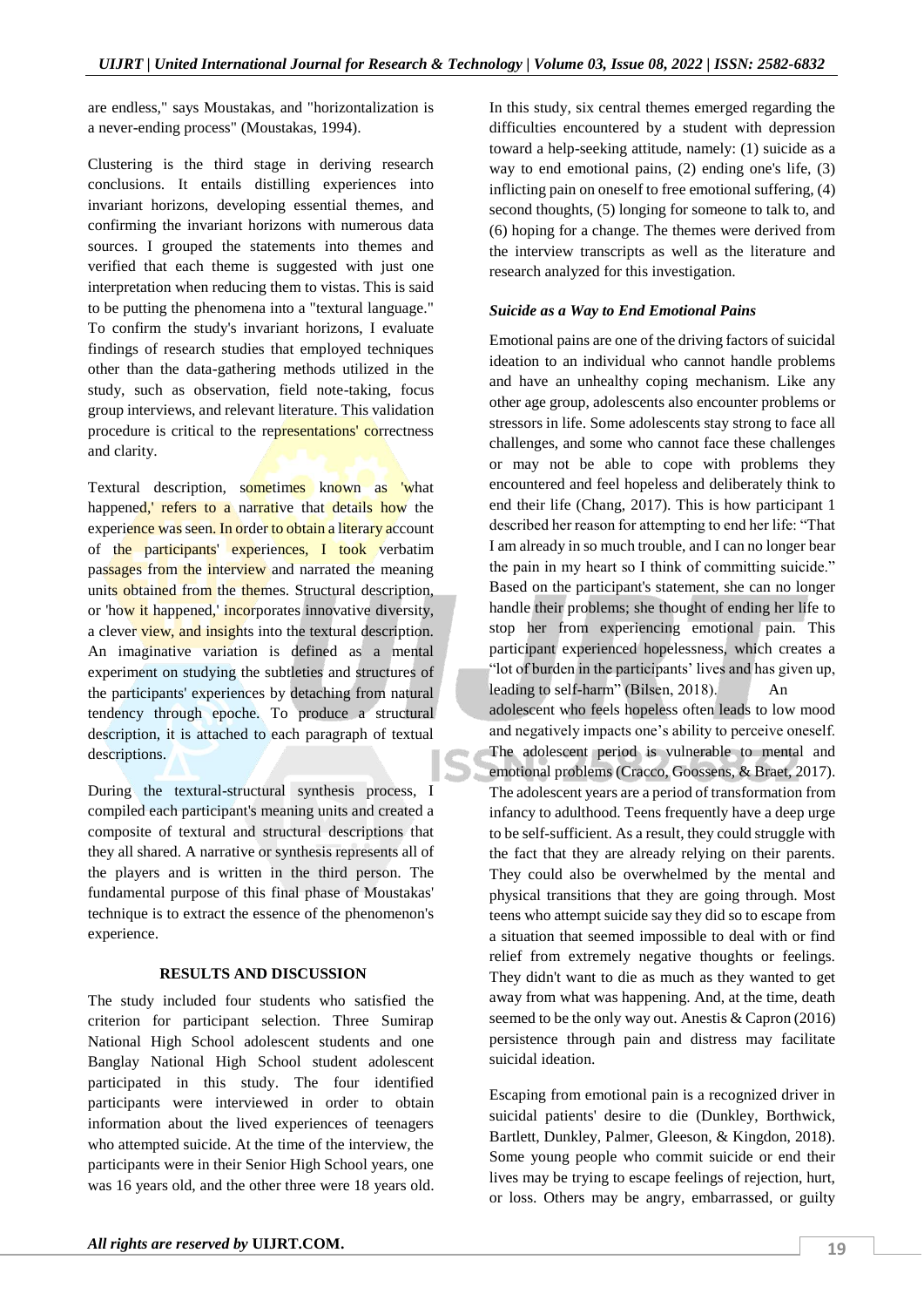about something. Some young people may be concerned about upsetting friends or family members, and some feel unwanted, unloved, victimized, or as if they are a burden to others. This is what participants' 3 and 4 experienced:

"I thought of committing suicide because my dad had an extramarital affair and he told me to just stop going to school because he just lost his money on me (in between sobs) then… he said that it seems that I am a useless child. That's why I can't sleep at night… Most of the times I sleep at 1:00 o'clock in the morning… two o'clock and the following day I still have to attend classes (P3)

"When my parents scolded me. I got into trouble, I thought of running away, and  $\overline{I}$  thought of committing suicide" (P4)

Dunkley et al. (2018) assert that numerous factors influence whether emotional pain and communication are responded to, missed, or ignored. Individuals may try more than one way to communicate. Some may fear that being able to speak out results in their emotional pain being taken less seriously. Many people who are depressed can mask their feelings by appearing to be happy. Some people are very good at masking, including masking suicidal thoughts. However, most of the time, a person will warn signs of how desperate they are feeling

Fu, Xue, Zhou, & Yuan (2017) claimed that parental absence and suicide ideation are linked to emotional disorders. Teens who are experiencing long-term parental absence show suicide ideation. The parental absence—father absence, mother absence, and bothparents absence were significantly associated with adverse emotional outcomes. This is experienced by participant 2 that she planned to end her life because of family problem. "Family problem. I just keep my problem, and I have nothing else to do with my problem other than committing suicide just to get over it. When my family didn't talk to me in a month and even more than one month to which I decided and thought of committing suicide"

Dunkley et al. (2018) assert that numerous factors influence whether emotional pain and communication are responded to, missed, or ignored. Individuals may try more than one way to communicate. Some may fear that being able to speak out results in their emotional pain being taken less seriously. Fu, Xue, Zhou, & Yuan (2017) claimed that parental absence and suicide ideation are linked to emotional disorders. Teens who are experiencing long-term parental absence show

suicide ideation. The parental absence—father absence, mother absence, and both-parents absence were significantly associated with adverse emotional outcomes. This is experienced by participant 2 that she planned to end her life because of Family problem. "I just keep my problem, and I have nothing else to do with my problem other than commit suicide just to get over it. When my family is cold in a month and more than that to which I succumbed and thought of suicide"

Many people who are depressed can mask their feelings by pretending to be happy. Some people are very good at masking their suicidal thoughts. However, most of the time, a person will show warning signs of how desperate they feel. An adolescent student who is experiencing emotional detachment may experience emotional numbness. On the other hand, emotional detachment does not always occur due to a mental health condition or attachment disorder. Students can experience depression in a variety of ways. Some people may feel sad or depressed, while others may feel apathetic and emotionally numb (InformedHealth.org, 2020). However, most of the time, a person shows warning signs of how desperate they are feeling.

According to Ports, Ford, Merrick, and Guinn (2020), children believe they are unloved and unwanted. They may try to please others, or they may misbehave to gain the attention they seek. They are vulnerable to emotional problems for the rest of their lives. The magnitude of the consequences appears to be affected by the degree of neglect and individual vulnerability

#### T e 12-6832 *Ending One's Life*

Adolescent students' attitudes about decision-making to end-of-life shows that they do not have the fears about one's own death and the dying process. Although sign and predictors is seldom noticed to students because they have the tendencies to keep if for themselves, however the qualities that lead to suicide are linked to a higher likelihood of experiencing suicidal thoughts. This student frequently considers suicide and displays warning indications of despair. Parents, teachers, and friends are in a unique position to recognize these warning signs and intervene. Suicidal thoughts and actions are the most powerful predictors of suicide.

Adolescence is a period of turmoil and negativism. They mostly opposed their parental viewpoints and carry on how they see and feel about a situation. During adolescence, biological and psychological changes occur, resulting in stress-causing vulnerability (Michels, 2019). These are the experiences of the participants: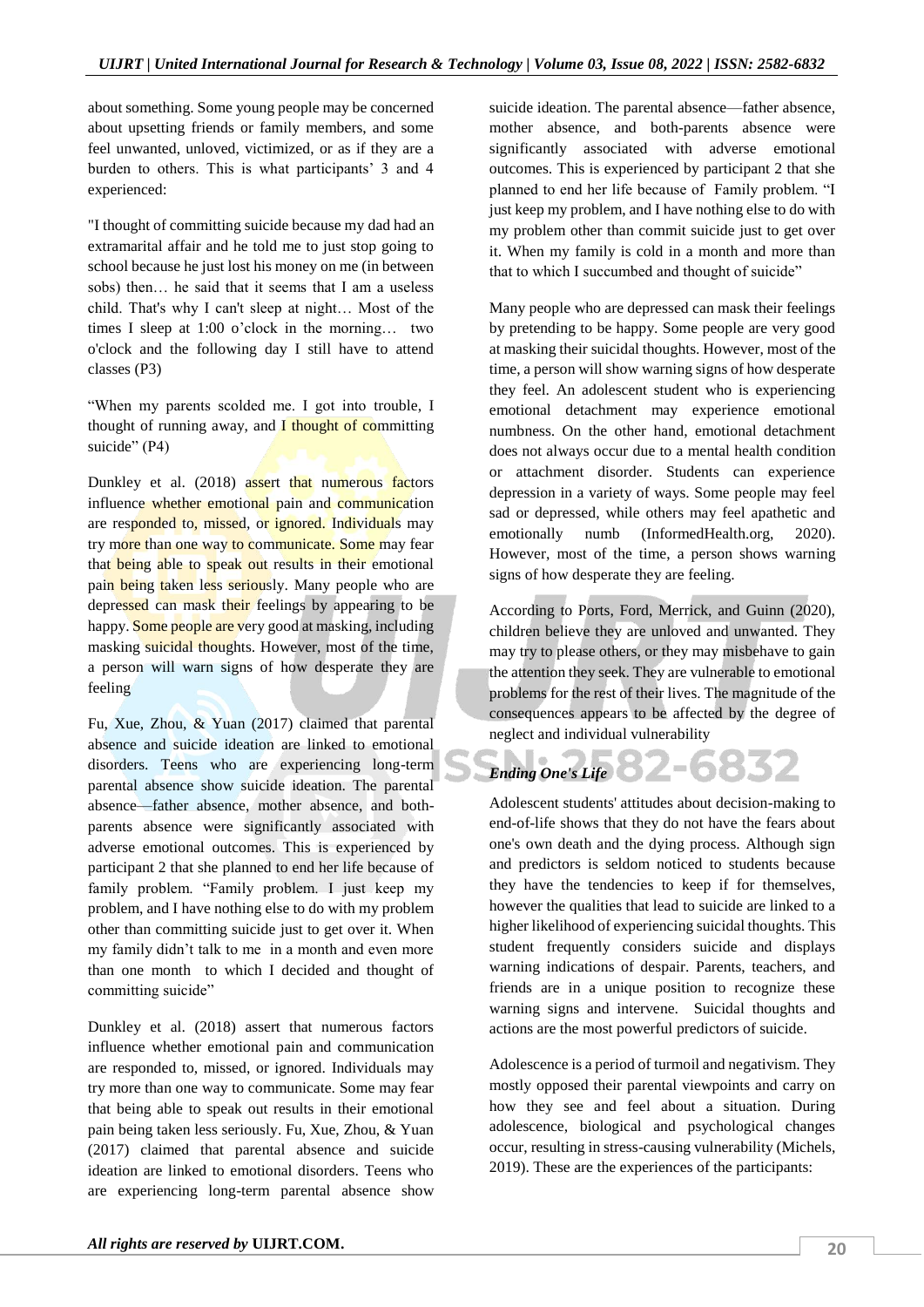"I tied a rope and hang myself, and no longer write a letter to my parents explaining why I will commit suicide." (P1)

"I plan to jump into our house or hanged myself in a rope" (P2)

"I will hang myself using a rope" (P3)

"I will run in the highway to be hit by a bus or any vehicle as long that I will be dead" (P4)

Suicidal thoughts and actions are the most powerful predictors of suicide. Passive thoughts of wishing to die, recurring thoughts of ending one's life, plans and acts that "rehearse" killing oneself, and suicide attempts are examples of these. According to Center for Disease Control and Prevention data from 2019, 8.9 percent of high school students questioned attempted suicide, while 18.8 percent "seriously pondered" committing suicide.

Suicide occurs when a person chooses to end his or her life. Hanging is one of the ten leading causes of death globally, accounting for more than a million deaths annually. A rope is a commonly used material in cases of hanging. Male (63%) outnumbered females (37%) in committing suicide by hanging. The use as ligature was a rope with guidance, ceiling fan, and tree branches as the point of suspension (Sumon et al., 2020; Hamzah, Hamzah, & Abd Karim, 2018).

Suicide techniques differ according to geographical characteristics, which classify countries as either Western or Asian. In Western nations, people committed suicide by shooting themselves or using firearms (Anestis, Khazem, & Anestis, 2017). Asian nations such as Singapore and Hong Kong prefer falls from great heights, whereas Malaysian and Japanese victims choose to hang to commit suicide (Paul et al., 2021; Lam, Kinney, & Bell, 2017). A depressed mood and feeling of hopelessness correspond closely with the intention of suicide (Martinengo et al., 2019). According to Khan et al., 2020 there are three categories in suicidal behavior, namely: completed suicide, nonfatal suicide attempts, and suicidal ideations. In this study, the researcher only chooses those adolescents who experienced non-fatal suicide attempts. A suicide attempt is a failed suicide, the adolescent's perception of its likelihood of death (Domínguez-García, & Fernández-Berrocal, 2018). There are various ways of suicide attempt like shooting oneself with a gun, poisoning, jumping from a high-risk building, or hanging oneself.

This qualitative study showed that hanging by a rope was common to the three participants. The adoption or contemplation of hanging was motivated by two factors: the anticipated character of death by hanging and accessibility. Those who supported hanging expected a definite, quick, and painless death with minimal memory of dying, and they felt it was a 'clean' procedure that would not harm the body or leave horrible visions for others. Hanging materials were freely accessible, and respondents said it was simple to do without planning or technical understanding. Thus, although not being the first option, hanging was viewed as the 'quickest' and 'easiest' procedure with minimal hurdles to completion and was sometimes used (Hamzah, Hamzah, & Abd Karim, 2018).

Asphyxia is the cause of death by hanging, in which the victim's body is hanged by a rope surrounding and squeezing the neck, obstructing the flow of air into the lungs (Begum et al., 2017). The victim will die due to the victim's physical weight (Deps, Collin, Aborghetti, & Charlier, 2020). Hanging has been noted to be the most preferred method employed since it involves little or no expense, save for the ligature material, and it is also one of the quickest ways to bring death (Begum et al., 2017). A thin rope used as ligature material will produce unconsciousness in 15 seconds, according to Kolar, Lyall, and & Wills, 2017).

The ligature material can be created from anything, including wire, a bedsheet, a scarf, and various other materials. Arya et al. (2019) researched the United Kingdom with 22 people saved from near-suicide attempts. Eight of them had resolved to commit suicide by hanging. Respondents preferred hanging because it was simple to perform and hang themselves without prior planning or knowledge. Aside from that, they believed that hanging would leave their bodies with no horrifying or unpleasant pictures because it did not result in a gory or filthy scene.

# *Inflicting Pain to Oneself to Free Emotional Suffering*

Adolescent students purposely inflict pain to reduce negative emotion, to feel "something" besides numbness or emptiness, to avoid certain social situations and to receive social support. Overcoming self-sabotage, students use alcohol or drugs to help them "forget" about their problems for a little while. Similarly, they who self-injure do so to cope with stressful situations. However, this usually backfires and thus causes more problems that lead to emotional suffering. These were the experiences of the participants: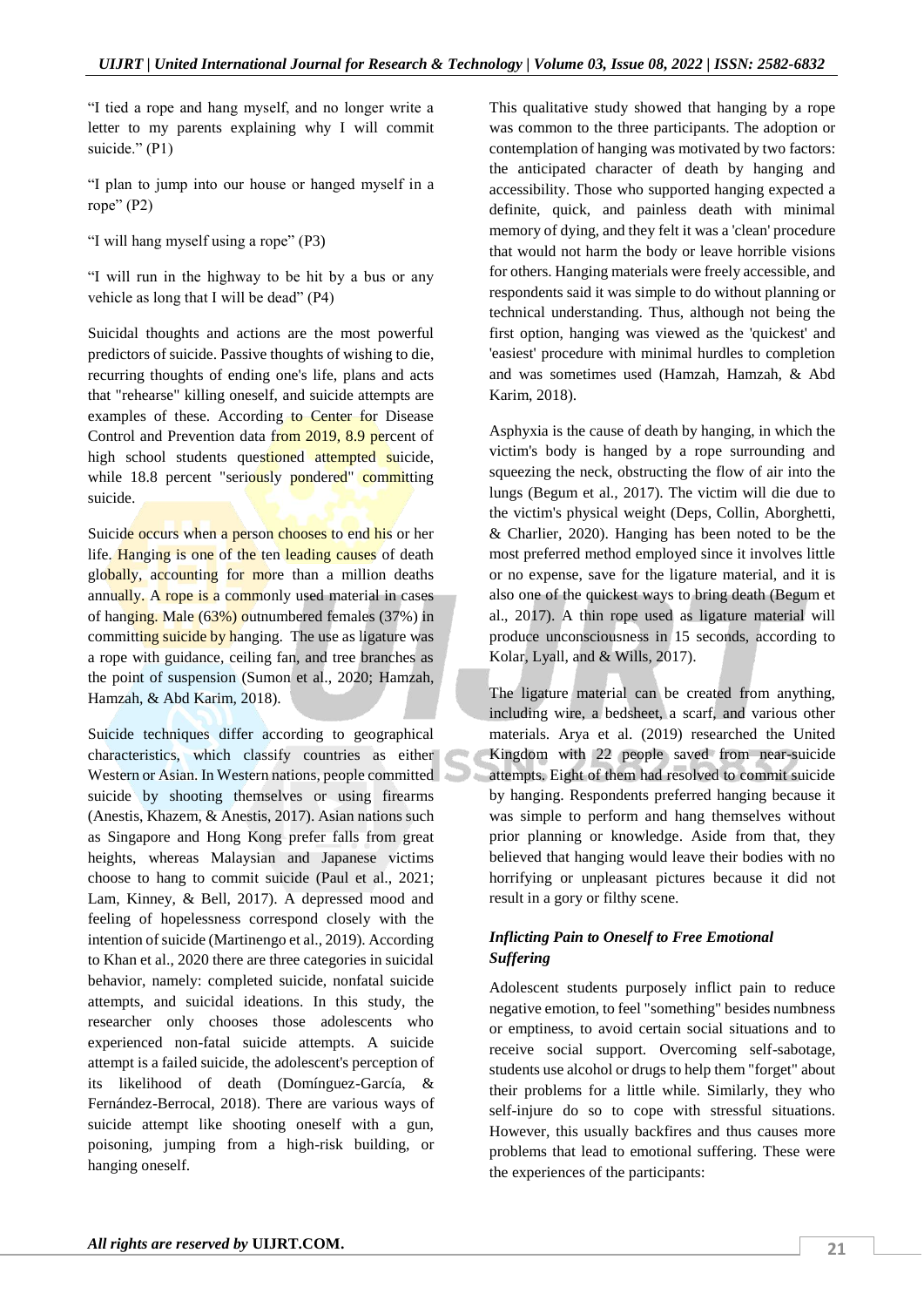"(Crying) I like to hurt myself physically than experience emotional pain. I cannot tolerate emotional pain it is too painful" (P2)

"Since I cannot vent my anger on my father, I cannot get away my feelings if I can't hurt myself" (P3)

"Because of my anger, anger at myself. I did so because no one would listen to me, my problems are all mine. I kept crying because they kept scolding me" (4)

Self-inflicting injury is best conceptualized as a severe variant of depression, which should expect self-injurers to report higher levels of internalizing symptoms than depressed, non-self-injuring teens. Self-inflicted injury in adolescence marks a heightened risk for suicide attempts, completed suicide, and adult psychopathology (Ammerman, Berman, & McCloskey, 2018). Although several studies have revealed elevated rates of depression among adolescents whom self-injury, no one has compared adolescent self-injury with adolescent depression on biological, self-, and informant-report markers of vulnerability and risk. Self-harm includes non-suicidal self-injury and suicide ideation, such as suicide attempts or deaths (Sapara et al., 2021). Selfinflicted injury often serves as a maladaptive emotion regulation strategy. Turton, Berry, Danquah & Pratt (2021) indicated a positive association between emotion dysregulation and suicidal ideation and attempts.

Individuals self-harm for many reasons; no single explanation fits all, just as the initial trigger for the behavioral pattern is unique. Often someone may have an accidental injury, and the relief they experience is such that, when distressed, they recall the relief and selfharm (Bunclark & Stone, 2017)

According to (Kubiak & Sakson-Obada, 2016), persons who inflict self-injury have more significant indices of body self maladaptiveness than persons in the control group. Body-self issues were discovered in the research group, including the perception of sensations, interpretation and management of emotions and physical demands, emotional attitude toward body, and sense of body identity. Women who inflicted selfinflicted injuries had a higher pain threshold than women in the control group. In the group of males, the trend was reversed. It was discovered that suicidal and self-harming teens use social networking websites to contact and seek social support from other users (Memon., Sharma, Mohite, & Jain, 2018).

# *On Second Thoughts*

Adolescent student suicide attempters out of desperation have manifested second thoughts, the method to end student life varies on the present tool this includes rope and jumping over an elevated zone and hit and run, in which there is an opportunity to reconsider one's thoughts. These were the comments of the participants:

" I am glad because I didn't go that far because when I was supposed to jump, from our house, I suddenly thought of my future. I'm thankful to God that he helped me. He gave me a good mindset that I didn't do as planned (P1).

"I was also seen tying the rope and ready to jump. My family immediately helped me not to continue doing it (P2)

"I'm also thankful to my mother, thankful also that I didn't do it right away That I was able to think that committing suicide is wrong." (P3)

"I think about it… there was a time when I did it, just thankful because my cousin saw me and he helped me out of it, and he told me not to do it again. He pulled me so that I could not move and jump. As I tied the rope around my neck, I looked up at the sky and wondered if that will be the right thing to do. If I will pursue it, there would no longer a future for me, my desires will be cut, and maybe if I will not die, I might feel the pain of that suicide. I also thought that if I die I would never see my parents again."(P4)

The second thoughts are when a student suddenly changes his mind about something that is said or decided. A pitiful minority obtains the type of therapy and care required to keep them from attempting suicide again. A prevalent but incorrect perception is that persons who survive a suicide attempt are unlikely to try again. The inverse is true.

The use of thought control strategies specific to suicidal thoughts influenced suicide ideation and suicide risk. They indicated that distraction from suicidal thoughts was negatively correlated with suicide ideation and risk. Saffer, David, Klonsky (2018) emphasized that neurocognitive deficits may hasten progression from suicidal thoughts to behavior.

A widely held but incorrect idea is that persons who survive a suicide attempt are unlikely to attempt again. In reality, the inverse is true. People are most likely to try suicide again between three months to a year of their initial attempt – and this time, they may succeed (Chan, Kirkpatrick, & Brasch, 2017).In the study finding of Saffer, E. David Klonsky (2018) tested their proposition, If neurocognitive abnormalities separate those who have tried suicide (attempts) from those who have contemplated suicide but have never done it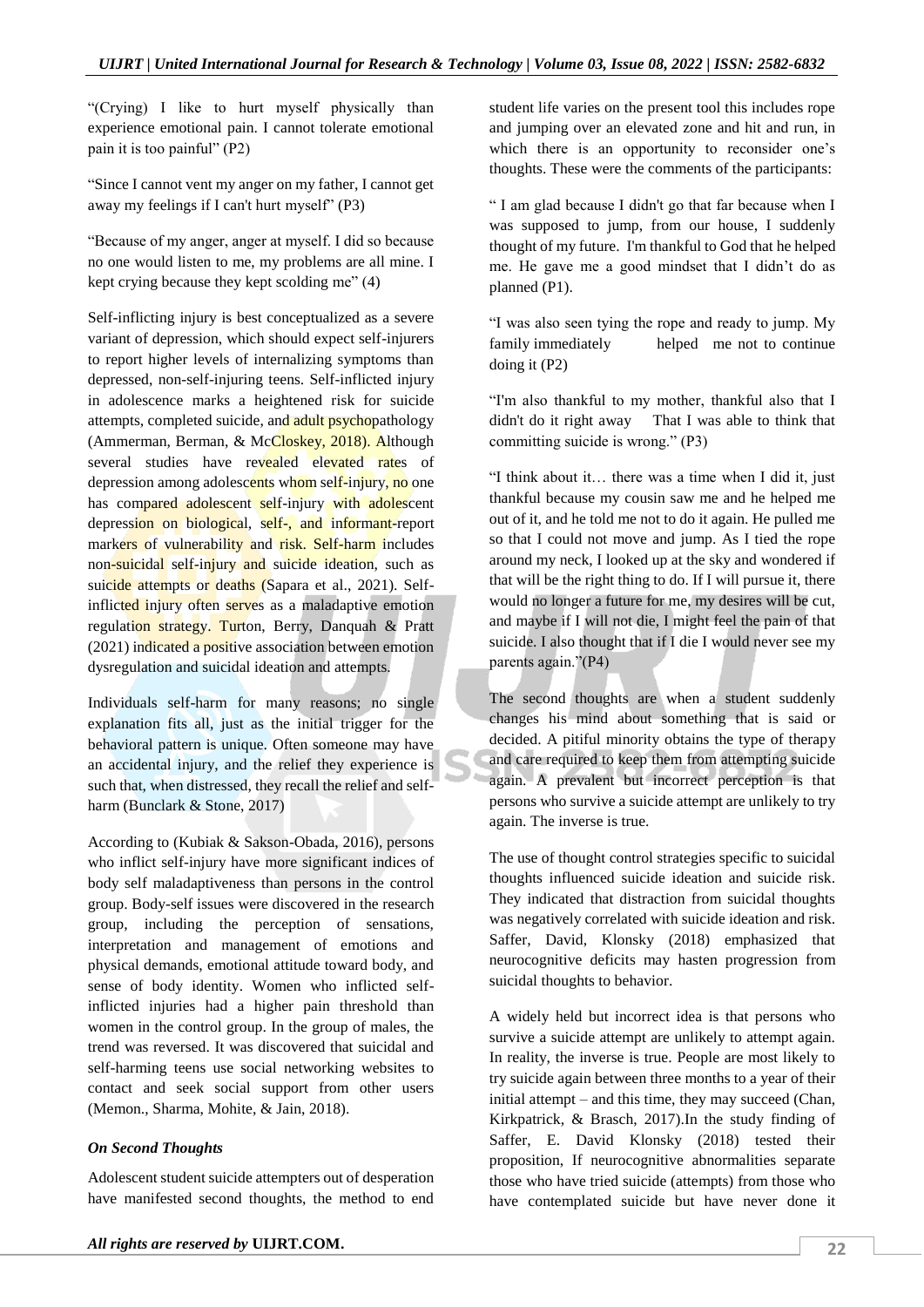(ideators). The comparability shows that neurocognitive abilities might help explain the transition from suicidal thoughts to suicide attempts. The identified participants who attempted suicide did not pursue their plan as they had second thoughts in ending their lives.

According to Bostwick, Pabbati, Geske, and McKean (2016), suicide attempters frequently have second thoughts, but when a means like a gun works so well, there is no time to reconsider. The vast majority of persons who attempt suicide alter their minds. Paying attention to warning signals of suicidal intent and taking proper action to disperse them is also critical to preventing successful suicide. People who are depressed, abuse substances such as alcohol or illicit drugs, or are experiencing major relationship problems should be considered high risk. There is emerging acknowledgment that the technique of documenting the repeat occurrence influences estimates of repeat selfharm (Chai, Luo, & Yip, 2010). (2020).

Teens having any second thoughts during the process of suicide is called aborted suicide attempt—Potentially self-harming activity with evidence (either explicit or implicit) indicating the individual meant to die but aborted the effort before physical harm was done. These aborted suicide attempts are a new classification of suicidal behavior (Hill, Hatkevich, Kazimi, & Sharp, 2017). The prevalence of aborted suicide attempts in which the essential characteristics such as intent to kill oneself, a change of mind before making an actual suicide attempt, and the absence of physical injury (Rogers, Hom, Dougherty, Gallyer, & Joiner, 2018).

Wong, Kwok, Michel, & Wong (2017) found the early suicide predictors, and the authors researched failed suicide attempts. They described such an attempt as an incident in which a person comes dangerously close to committing suicide but does not finish the act and hence suffers no harm. Aborted attempts were more common in those with borderline personality disorder than in those with other illnesses. Aborted suicide attempts were often reported by mental inpatients, had the same intent as real attempts, and were strongly related to actual attempts. As a result, physicians should specifically question patients about failed suicide attempts as part of the suicide history.

Hill, Hatkevich, Kazimi, & Sharp (2017) examined how the history of interrupted and aborted suicide attempts is valuable when assessing suicide risk. Individuals with an interrupted/aborted suicide attempt and individuals with an actual suicide attempt reported similar levels of suicidal desire; surprisingly, however, there were no significant differences between these groups on levels of acquired capability for suicide. Further, those with an interrupted/aborted suicide attempt and those with an actual suicide attempt reported comparable levels of several additional suicide risk factors. The individuals reporting a history of an interrupted or aborted suicide attempt without an actual suicide attempt may not significantly differ from those with a history of an actual suicide attempt.

# *Longing for Someone to Talk*

No matter what an adolescent is going through, connecting and communicating with others is the key to living well, especially if struggling with an illness, depression, addiction, the loss of a loved one, or even just loneliness. For this reason, it is important to know what to do and where to look when adolescents need to talk. Trying to stuff feelings, grit one's teeth, and go it alone is never effective. When depressed, an adolescent may feel hopeless and isolated, and it can seem like no one understands. While much emphasis has been paid to explanations for juvenile suicide, little is known about why young people provide for suicidality. The emotions and feelings are there whether teens talk about them or not. They are not going to go away just because you ignore them. The individual makes an effort to talk to another person, and it may release some of the tension and negativity that the teen is experiencing and feel better in the end. These were the statements of the participants when they need someone to express their problems and stress experienced:

"I didn't have someone to talk to, I just keep my problems within me."  $(PI)$ 

"Because if I just stay in the house, I have no one to talk to because my mother is also busy. I just keep my problems to myself… because if I'll talk to them, it is obvious that they will just say that those were only challenges in life. I had nobody else to talk to. I told myself that I really need someone to tell my problems, it could be my teacher, just like my classmate who can tell all her problems to her mother." (P3)

Social support is defined as everything that gives someone the impression that he is cared for and loved, respected, and part of a network of reciprocal duties. Social support is a highly changeable component that may be leveraged to improve current suicide prevention initiatives worldwide. The need to belong entails more than merely knowing other individuals. Instead of gaining acceptance, attention, and support from group members and providing the same attention to other members. This urge is involved in several social phenomena, including self-presentation and social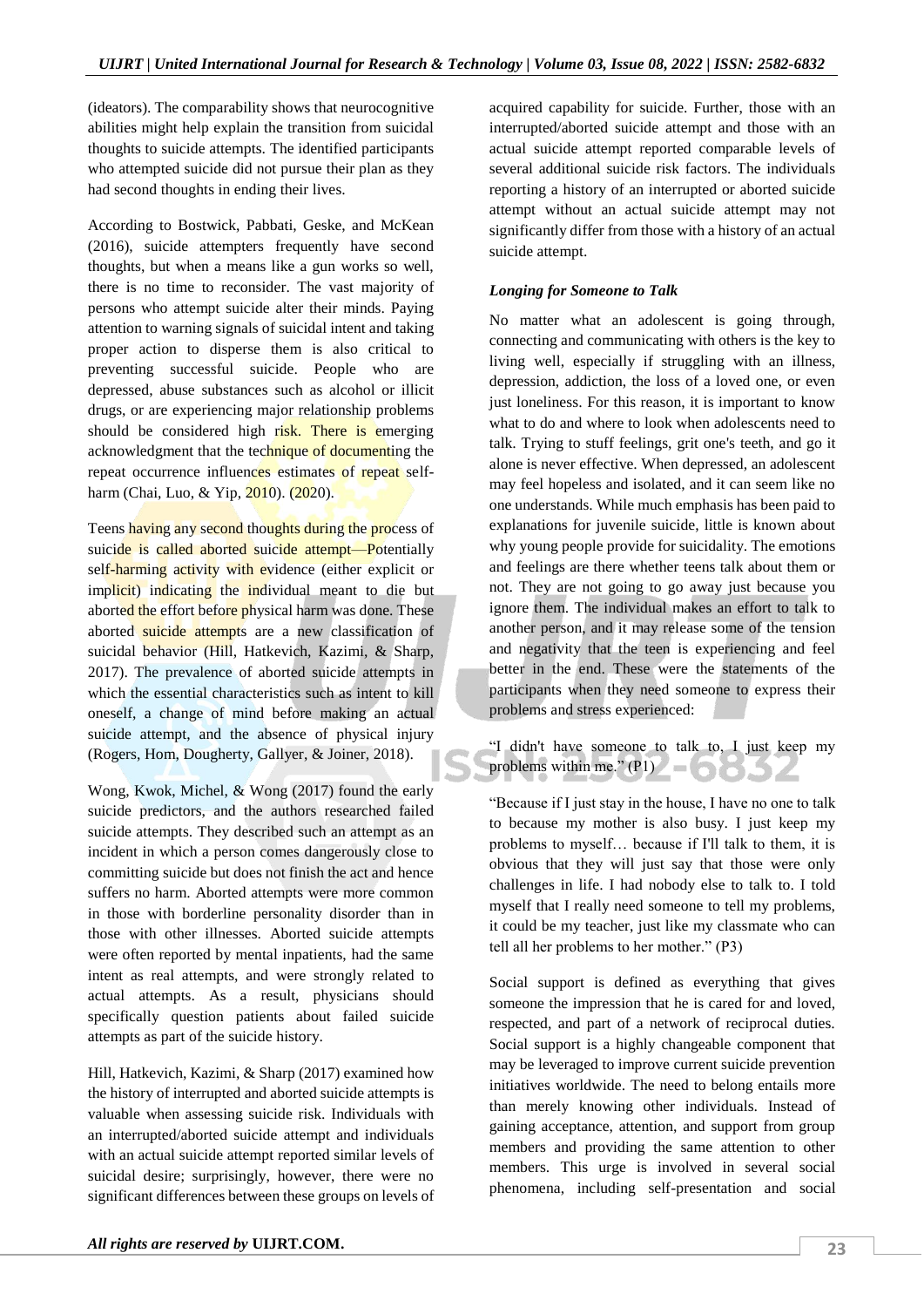comparison. This desire to belong to a group may also result in behavior, beliefs, and attitudes as member's attempt to adhere to the group's standards and norms (Harandi, Taghinasab, & Nayeri, 2017).

Finding someone to talk to alleviates emotional pain and serves as a support person to suicidal adolescents. These were the statements of participants 4: "I can't handle my problem, even my brain. I have no one to talk to about my problem. I can't let go of how I feel. Then I felt depressed, so stressed thinking about my problem. I can't share with them because I'm afraid I'll be judged." The urge to belong, also known as belongingness, is a human emotional drive to identify with and be accepted by group members. This may include the desire to belong to a peer group at school, be accepted by peers, be a team member, and be a member of a group (Le Penne, 2017). Sense of belonging is conceptualized as an individual's experience of feeling valued, needed, and accepted by people in his or her social environment. Need for love and belonging provides an essential target for assessment and intervention in the treatment and prevention of suicide

Shamsaei & Haghighi's (2020) notion about suicidality cannot be understood from only one perspective, whether this is the dominant narrative or not: clinicians and policymakers need to remain open-minded about how to attempt survivors might view it their experiences. On the other hand, it is not at all uncommon to hear from those who know the adolescent who has tried to kill himself or who is thinking of killing himself that they were taken by surprise, or that, even though there was trouble in the adolescent's life or the family, nobody, not even the adolescent who had tried to kill himself, believed that this would happen. Some adolescents talked of having felt a longing to achieve a sense of 'peace and nothingness.

This was their way of undoing their state of painful tension. The adolescent may now experience feelings of ugliness, thoughts of being homosexual, various secret pleasures, anal masturbation, the terror of any sexual feelings as confirmation that he does not have the right to go on living (Laufer, 1995).

Finding someone to talk to gives connection, comfort, and understanding and the opportunity to share everyday experiences and avoid loneliness and isolation.

Like most people, may assume that you have no one to talk to, especially if you live far from family, are single, or don't have a best friend. It may be easier to find someone to talk to when adolescents need to know where to look.

# *Hoping for A Change*

Adolescent students must have reached a stage where they believe their capacity for emotional agony outweighs their ability to wait for relief, while also having access to the tools to terminate their lives. Suicide attempters aren't always sure that it's their only option. It's more likely that they've depleted their emotional reserves and can't pursue such choices any longer. In many respects, it is the pinnacle of burnout.

The adolescent student's survival of a suicide attempt does not imply that they are out of the woods. Many people hope that the individual who tried suicide would finally see the light and everything will be fine. Past attempts are the most constant predictor of suicide, therefore, an attempt necessitates more mental health services, additional supports, and consideration of more intensive treatment. This is the start of a long journey.

If I experience another difficulty or problem, especially emotional, I will share it with my friend or my family or my teacher so that they can help me." (P1)

"I will tell my friends so that they will help me." (P2)

Forgiveness of oneself may attenuate the relation between perceived burdensomeness and suicide ideation. Similarly, hope might weaken the association between thwarted belongingness and suicide ideation (Riley, & McLaren, 2019). Likely, The roles specific ruminative styles (brooding and reflection) and hope play in the Integrated Motivational-Volitional model of suicidal behavior (Umphrey, Sherblom, & Swiatkowski, 2020). A bootstrapped moderated mediation model indicated that defeat directly affected suicide ideation but did not indirectly affect suicide ideation through entrapment.

Brooding, but not reflection, strengthened the relationship between defeat and entrapment. Hope weakened the relationship between entrapment and suicide ideation. Though the participants manifested suicidal ideation and have attempted suicide, in the end, they still want to live and be successful in the future. These were the statements of the participants:

"The best way I can think to forget my problems is going back to church, be good in school because that's what my father wants. He wanted us to study seriously. So that I can show to my father that I am not a failure (sobs), that I am also useful."(P3)

"I'll just cry over the problems, and I will not think so much on it because problems will pass. I would just calm myself then think harder. Don't make a decision right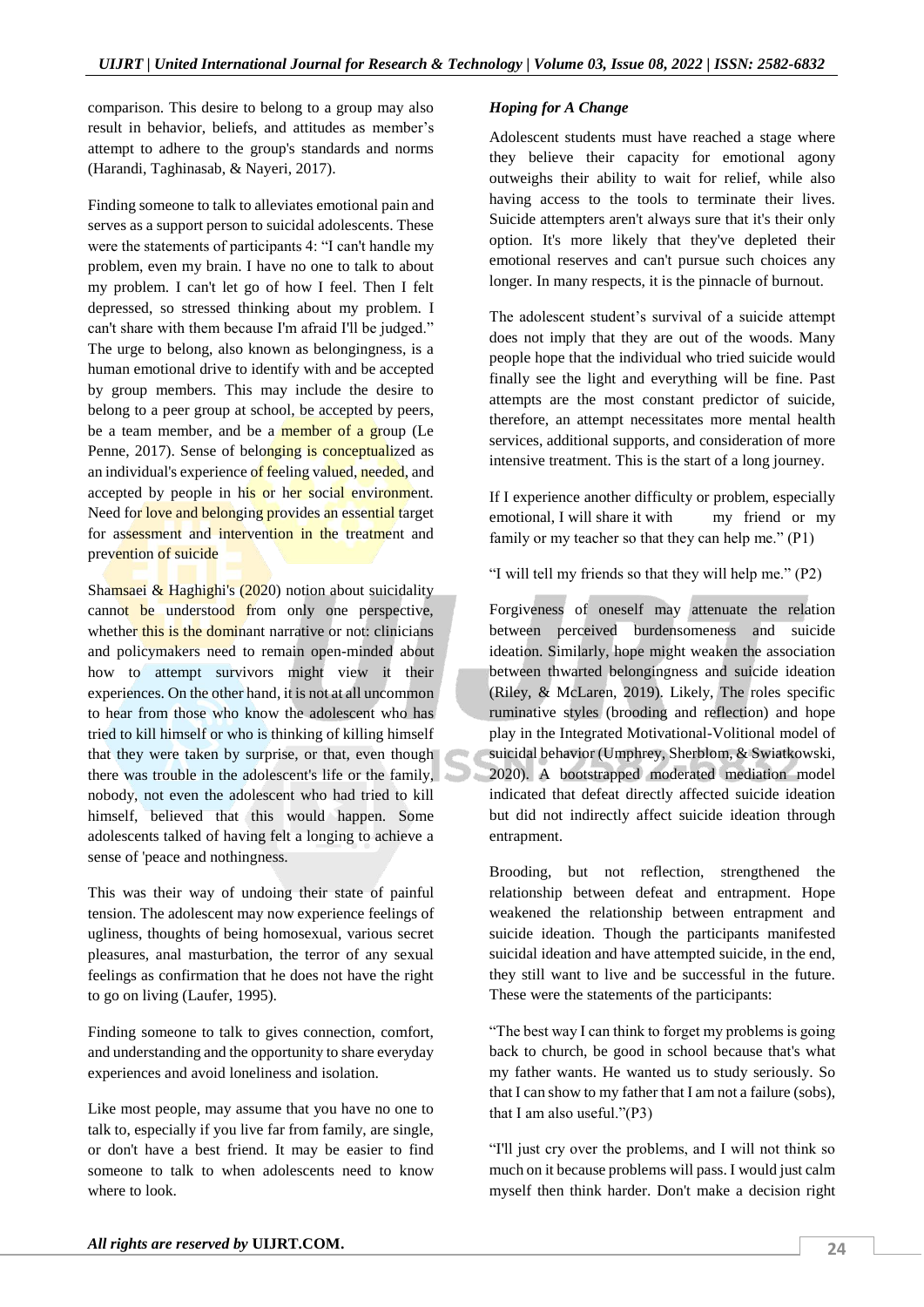away. Think many times if a decision is right or wrong." (P4)

Hope and hopelessness interacted in such a way that the effect of hopelessness on suicide ideation was lower in those with more hope than in those with lower hope, according to Umphrey, Sherblom, and Swiatkowski (2020). Instilling hope in individuals might be a practical approach to suicide prevention. Similarly, Chang, Martos, Sallay, Chang, Wright, Najarian, and Lee (2017) found optimism and hope to be substantial and unique predictors of decreased depressive symptoms and suicide ideation as predictors of suicide risk, specifically, depressed symptoms and suicide ideation. Aside from optimism and hope, the optimism hopes interaction term was discovered to improve the prediction of both depression symptoms and suicidal thoughts considerably. The above statements are consistent with the feelings of the two participants. These were their statements:

The relationship between hope and suicidal ideation has recently been investigated in several different populations. Kwok & Gu, 2019) emphasized that hope is a moderator of the relationship between interpersonal predictors of suicide and suicidal thinking. Moreover, living and hope are the protective factors against suicidality and attempts in patients with depression. Especially hope could reduce the possibility of suicide attempts (Pratt & Foster, 2020). The suicidal person's awareness of wishes, dreams, hopes, and will and their feelings in the aftermath of the suicide attempt seemed to play a crucial role in a suicidal crisis. Personal and professional relationships seem to be crucial in stimulating the desire and hope to go on living.

As an institutional environment where children and adolescents spend most of their waking hours, schools provide an excellent chance to adopt suicide intervention and prevention techniques. Furthermore, schools serve as a forum for teenagers to engage with their peers, which can affect and produce various and distinct psychosocial settings.

#### **CONCLUSION AND RECOMMENDATIONS**

Near-fatal suicide attempts were seen in adolescent students. They believed that suicide was a means to relieve emotional sorrow. They wanted to terminate their lives by inflicting agony on themselves to be free of emotional torment. They reconsidered their decision to end their lives that it was a solution to their pains and sufferings. They have sought to speak with someone who changed their decision.

Based on the study's findings and conclusion, and considering the characteristics of adolescents when attempted suicide, it is recommended that schools pay special attention to adolescent suicide attempters and establish a personalized intervention program to prevent suicide attempts in this group. Moreover, schools, particularly the guidance office, may develop online and offline activities to help students who manifest depression and suicidal ideation. Lastly, schools may develop a help-seeking program using e-technology for adolescents with mental health problems. Future studies must investigate additional aspects that may indicate unique solutions for students.

#### **REFERENCES**

- [1] Amare, T., Meseret Woldeyhannes, S., Haile, K., & Yeneabat, T. (2018). Prevalence and associated factors of suicide ideation and attempt among adolescent high school students in Dangila Town, Northwest Ethiopia. Psychiatry journal, 2018.
- [2] Ammerman, B. A., Berman, M. E., & McCloskey, M. S. (2018). Assessing non-suicidal self-injury in the laboratory. Archives of suicide research, 22(2), 193-223.
- [3] Anestis, M. D., Khazem, L. R., & Anestis, J. C. (2017). Differentiating suicide decedents who died using firearms from those who died using other methods. Psychiatry research, 252, 23-28.
- [4] Arya, V., Page, A., Gunnell, D., Dandona, R., Mannan, H., Eddleston, M., & Armstrong, G. (2019). Suicide by hanging is a priority for suicide prevention: method specific suicide in India (2001– 2014). Journal of affective disorders, 257, 1-9.
- [5] Bernert, R. A., Hom, M. A., Iwata, N. G., & Joiner, T. E. (2017). Objectively-Assessed Sleep Variability As An Acute Warning Sign Of Suicidal Ideation In A Longitudinal Evaluation Of High Suicide Risk Young Adults. The Journal Of Clinical Psychiatry, 78(6), E678.
- [6] Bilsen, J. (2018). Suicide and youth: risk factors. Frontiers in psychiatry, 9, 540.
- [7] Bölting, S., von Engelhardt, N. (2017). Effects Of The Social Environment During Adolescence On The Development Of Social Behaviour, Hormones And Morphology In Male Zebra Finches (Taeniopygia Guttata). Front Zool 14, 5 (2017). Retrieved October, 12,2020 from https://bit.ly/2TMZ04I
- [8] Botros, M., Hodgins, G., & Nemeroff, C. B. (2019). The long-lasting neurobiological scars of early-life stress: implications for the neurobiology of depression. In Neurobiology of depression (pp. 111-121). Academic Press.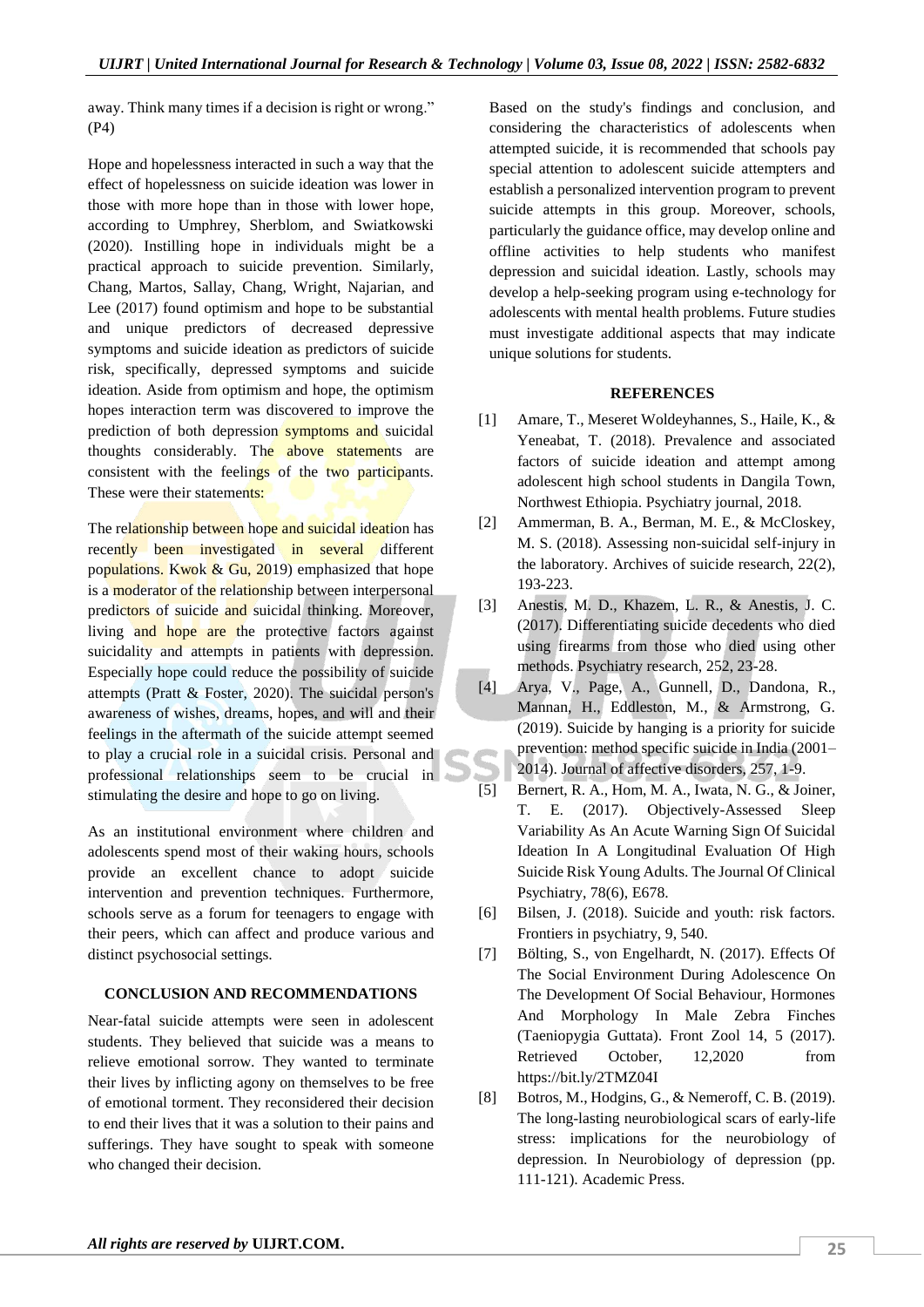- [9] Brodsky, B. S., Spruch-Feiner, A., & Stanley, B. (2018). The Zero Suicide Model: Applying Evidence-Based Suicide Prevention Practices To Clinical Care. Frontiers In Psychiatry, 9, 33.
- [10] Begum, A., Khan, N. T., Shafiuzzaman, A. K. M., Shahid, F., Anam, A. A., Ahmed, K. S., ... & Fahmi, S. (2017). Suicidal death due to hanging. Delta Medical College Journal, 5(2), 89-93
- [11] Bunclark, J., & Stone, L. (2017). The person who self-harms. In Psychiatric and mental health nursing (pp. 235-248). Routledge.
- [12] Cha, C,. Franz , P., . Guzmán, E., Glenn, C., Kleiman, E., Nock, M. (2017). Annual Research Review: Suicide among youth – epidemiology, (potential) etiology, and treatment. Journal of Child Psychology and PsychiatryVolume 59, Issue 4 Retrieved October, 12,2020 from https://bit.ly/3el68Pm
- [13] Chai, Y., Luo, H., & Yip, P. S. (2020). Prevalence and risk factors for repetition of non-fatal self-harm in Hong Kong, 2002–2016: a population-based cohort study. The Lancet Regional Health-Western Pacific, 2, 100027.
- [14] Chan, K. J., Kirkpatrick, H., & Brasch, J. (2017). The Reasons to Go On Living Project: Stories of recovery after a suicide attempt. Qualitative Research in Psychology, 14(3), 350-373.
- [15] Chang, E., Martos, T., Sallay, V., Chang,O., Wright, K., Najarian, A., & Lee, J.(2017). Examining Optimism and Hope as Protective Factors of Suicide Risk in Hungarian College Students: Is Risk Highest Among Those Lacking Positive Psychological Protection?. Cogn Ther Res 41, 278–288.Retrieved May 17, 2021 from https://bit.ly/34aEYGw
- [16] Choi, S. B., Lee, W., Yoon, J. H., Won, J. U., & Kim, D. W. (2017). Risk Factors Of Suicide Attempt Among People With Suicidal Ideation In South Korea: A Cross-Sectional Study. BMC Public Health, 17(1), 579.
- [17] Clements-Nolle, K., Lensch, T., Yang, Y., Martin, H., Peek, J., & Yang, W. (2020). Attempted Suicide Among Adolescents In Military Families: The Mediating Role Of Adverse Childhood Experiences. Journal Of Interpersonal Violence, 0886260519900976.
- [18] Colich NL, Williams ES, Ho TC, King LS, Humphreys KL, Price AN, Ordaz SJ, Gotlib IH. (2017 ).The Association Between Early Life Stress And Prefrontal Cortex Activation During Implicit Emotion Regulation Is Moderated By Sex In Early Adolescence. Dev Psychopathol. Dec;29(5):1851- 1864.. Retrieved October, 12,2020 from https://bit.ly/3jPyySB
- [19] Cracco, E., Goossens, L., & Braet, C. (2017). Emotion regulation across childhood and adolescence: evidence for a maladaptive shift in adolescence. European child & adolescent psychiatry, 26(8), 909-921
- [20] Creswell, J. W., & Poth, C. N. (2016). Qualitative inquiry and research design: Choosing among five approaches. Sage publications.
- [21] Decker MR, Wilcox HC, Holliday CN, Webster DW. (2018). An Integrated Public Health Approach to Interpersonal Violence and Suicide Prevention and Response. Public Health Reports. 2018;133(1\_suppl):65S-79S. Retrieved October, 12,2020 from https://bit.ly/35Y297u
- [22] Deps, P., Collin, S. M., Aborghetti, H. P., & Charlier, P. (2020). Clinical forensic dermatology in cases of torture. British journal of dermatology, 183(4), 773-774.
- [23] Di Giacomo E, Krausz M, Colmegna F, Aspesi F, Clerici M.(2018) Estimating the Risk of Attempted Suicide Among Sexual Minority Youths: A Systematic Review and Meta-analysis. JAMA Pediatr. 2018;172(12):1145–1152. Retrieved October, 12,2020 from https://bit.ly/3oPqa9h
- [24] Domínguez-García, E., & Fernández-Berrocal, P. (2018). The association between emotional intelligence and suicidal behavior: A systematic review. Frontiers in psychology, 9, 2380.
- [25] Dunkley, C., Borthwick, A., Bartlett, R., Dunkley, L., Palmer, S., Gleeson, S., & MmKingdon, D. (2018). Hearing the Suicidal Patient's Emotional Pain. Crisis, 39(4), 267–274. Retrieved May 19 2021, from https://bit.ly/3yznaCH
- [26] Franklin, J. C., Ribeiro, J. D., Fox, K. R., Bentley, K. H., Kleiman, E. M., Huang, X., ... K. (2017). Risk Factors For Suicidal Thoughts And Behaviors: A Meta-Analysis Of 50 Years Of Research. Psychological Bulletin, 143(2), 187.
- [27] Fu, M., Xue, Y., Zhou, W., & Yuan, T. F. (2017). Parental absence predicts suicide ideation through emotional disorders. PloS one, 12(12), e0188823. Retrieved May 19 2021 from https://bit.ly/3yy1XJG
- [28] HAMZAH, N. H., HAMZAH, S. P. A. A., & ABD KARIM, S. R. (2018). Incidence of Suicide by Hanging in Klang Valley from 2007 to 2016. Jurnal Sains Kesihatan Malaysia (Malaysian Journal of Health Sciences), 16(2).
- [29] Harandi, T. F., Taghinasab, M. M., & Nayeri, T. D. (2017). The correlation of social support with mental health: A meta-analysis. Electronic physician, 9(9), 5212.
- [30] Hill, R. M., Hatkevich, C. E., Kazimi, I., & Sharp, C. (2017). The Columbia-Suicide severity rating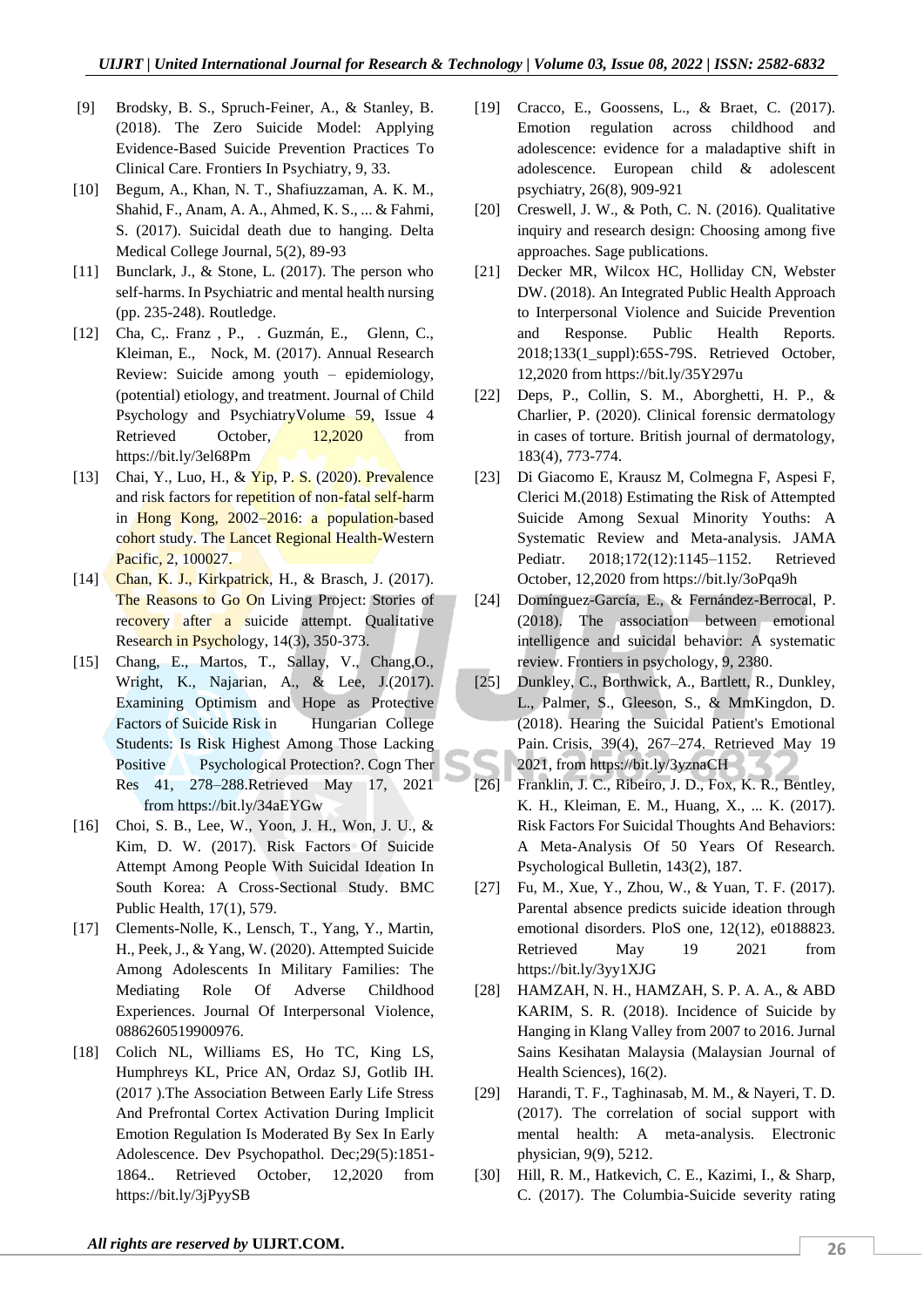scale: associations between interrupted, aborted, and actual suicide attempts among adolescent inpatients. Psychiatry research, 255, 338-340.

- [31] Huang, X. , Ribeiro,J., Musacchio, K. ,& Franklin , J. (2017). Demographics as predictors of suicidal thoughts and behaviors: A meta-analysis.Plose one Retrieved October, 12,2020 from https://bit.ly/2HZez6t
- [32] Informed Health.org (2006).Cologne, Germany: Institute for Quality and Efficiency in Health Care (IQWiG); 2006-. Depression: Overview. Retrieved May 19 2021 from: https://bit.ly/3fCvrgJ
- [33] Jobes, D. A., Gregorian, M. J., & Colborn, V. A. (2018). A Stepped Care Approach To Clinical Suicide Prevention. Psychological Services, 15(3), 243.
- [34] Khan, M. M. A., Rahman, M. M., Islam, M. R., Karim, M., Hasan, M., & Jesmin, S. S. (2020). Suicidal behavior among school-going adolescents in Bangladesh: findings of the global school-based student health survey. Social psychiatry and psychiatric epidemiology, 55(11), 1491-1502.
- [35] Kim, H., Lee, Y., & Choi, S. (2019). Increasing Trend In The Risk Of Suicide Among Residential Care Children And Adolescents In South Korea. Children And Youth Services Review, 105, 104445.
- [36] Kolar, A., Lyall, M., & Wills, S. (2017). 17 The History and Current Practice of Forensic Pathology in the United Kingdom. History of Forensic Medicine, 328.
- [37] Kubiak, A., & Sakson-Obada, O. (2016). Repetitive Self-Injury and the body self. Psychiatria Polska, 50(1), 43–54. Retrieved May 18 2021 from https://bit.ly/3fafwai
- [38] Kwok, S. Y., & Gu, M. (2019). Childhood neglect and adolescent suicidal ideation: A moderated mediation model of hope and depression. Prevention science, 20(5), 632-642.
- [39] Lam, V. C., Kinney, J. B., & Bell, L. S. (2017). Geospatial analysis of suicidal bridge jumping in the Metro Vancouver Regional District from 2006 to 2014. Journal of forensic and legal medicine, 47, 1-8.
- [40] Le Penne, S. (2017). Longing to belong: Needing to be needed in a World in need. Society, 54(6), 536. Retrieved May 17, 2021 , 2021 from https://bit.ly/2RzdgAG
- [41] Mars , B., Heron, J. Klonsky, D., Moran, P.. O'Connor, R., Tilling. K., Wilkinson, P. & Gunnell, D. (2018). What distinguishes adolescents with suicidal thoughts from those who have attempted suicide? A population ‐ based birth cohort study. Journal of Child Psychology

[51] Pratt, D., & Foster, E. (2020). Feeling hopeful: can hope and social support protect prisoners from suicide ideation?. The Journal of Forensic Psychiatry & Psychology, 31(2), 311-330.

https://bit.ly/349InFr

[52] Rein, B. A., Mcneil, D. W., Hayes, A. R., Hawkins, T. A., Ng, H. M., & Yura, C. A. (2018). Evaluation Of An Avatar-Based Training Program To Promote

and PsychiatryVolume 60, Issue 1 Retrieved October, 12,2020 from https://bit.ly/325tC5M

- [42] Martinengo, L., Van Galen, L., Lum, E., Kowalski, M., Subramaniam, M., & Car, J. (2019). Suicide prevention and depression apps' suicide risk assessment and management: a systematic assessment of adherence to clinical guidelines. BMC medicine, 17(1), 1-12.
- [43] Matney, J., Westers, N. J., Horton, S. E., King, J. D., Eaddy, M., Emslie, G. J.,& Stewart, S. M. (2018). Frequency And Methods Of Nonsuicidal Self-Injury In Relation To Acquired Capability For Suicide Among Adolescents. Archives Of Suicide Research, 22(1), 91-105.
- [44] Memon, A. M., Sharma, S. G., Mohite, S. S., & Jain, S. (2018). The role of online social networking on deliberate self-harm and suicidality in adolescents: A systematized review of literature. Indian journal of psychiatry, 60(4), 384.
- [45] Michels, N. (2019). Biological underpinnings from psychosocial stress towards appetite and obesity during youth: research implications towards metagenomics, epigenomics and metabolomics. Nutrition research reviews, 32(2), 282-293.
- [46] Miron, O., Yu, K. H., Wilf-Miron, R., & Kohane, I. S. (2019). Suicide rates among adolescents and young adults in the United States, 2000-2017. Jama, 321(23), 2362-2364.
- [47] Moustakas, C. (1994). Phenomenological research methods. Sage publications.
- [48] Paul, Y. I. P., Yingqi, G. U. O., Lynn, T. A. N. G., & Ying-Yeh, C. H. E. N. (2021). Prevention of suicide by jumping: experiences from Taipei City (Taiwan), Hong Kong and Singapore. In Oxford Textbook of Suicidology and Suicide Prevention (pp. 739-742). Oxford University Press.
- [49] Poreddi, V., Thimmaiah, R., & Badamath, S. (2017). Medical And Nursing Students' Attitudes Toward Mental Illness: An Indian Perspective. Investigacion Y Educacion En Enfermeria, 35(1), 86-94.

[50] Ports,K.,. Ford, D., Merrick, M., & Guinn, A. (2020)Chapter 2 - ACEs: Definitions, measurement, and prevalence, Adverse Childhood Experiences, Academic Press, Pages 17-34, Retrieved May 19 2021, from

*All rights are reserved by* **[UIJRT.COM.](https://uijrt.com/)**